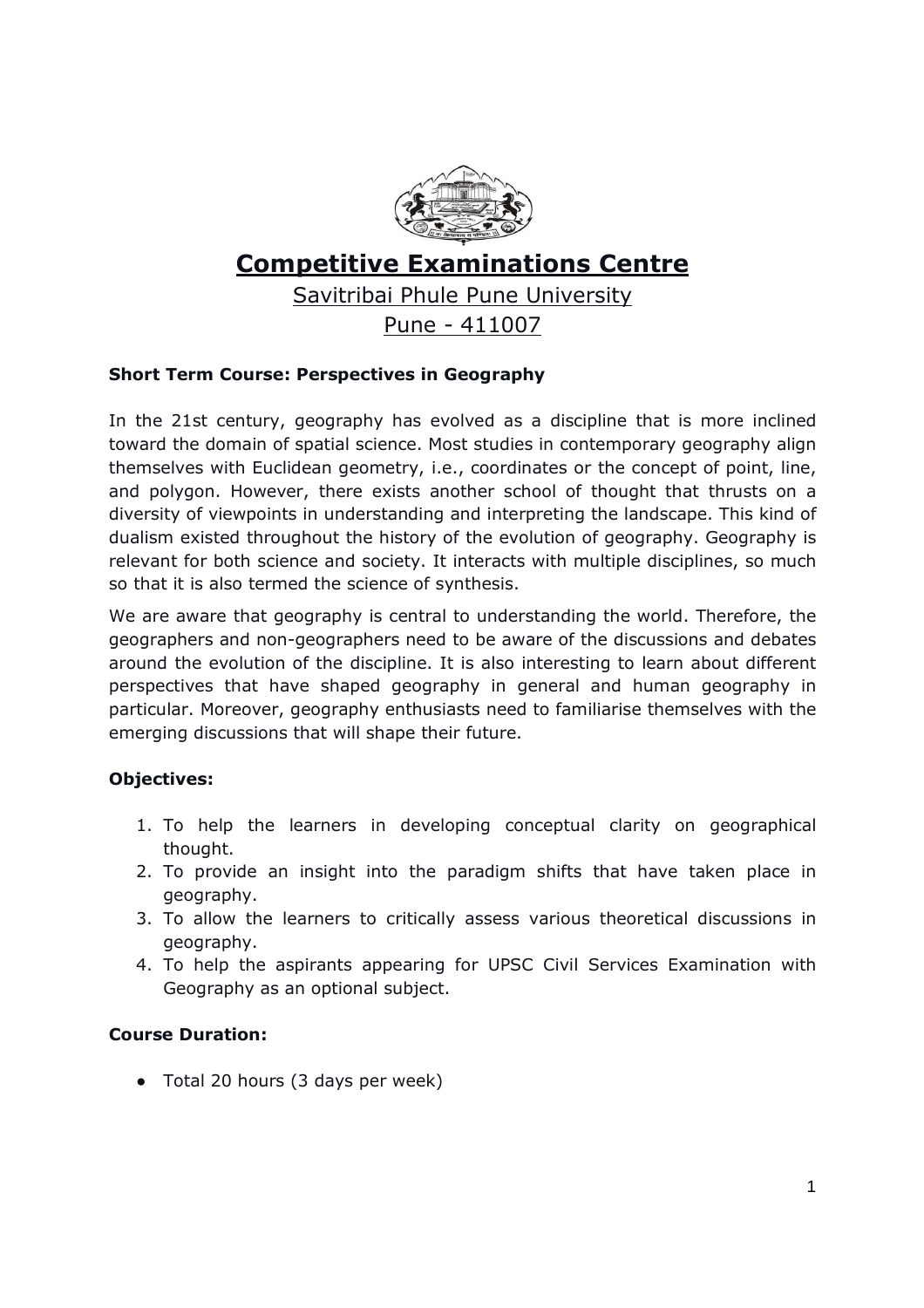## **Syllabus:**

- 1. Understanding Geography
- 2. Dualism & Dichotomy in Geography
- 3. Concept of Paradigm in Geography
- 4. Approaches of Study Regional Geography & Areal Differentiation
- 5. Regional Synthesis
- 6. Quantitative Revolution in Geography
- 7. Behaviouralism in Geography
- 8. Welfare Approach and Radicalism in Geography
- 9. Humanism in Geography
- 10.Postmodern Geographies
- 11.Contemporary research in Human Geography

#### **Learning Outcome:**

Learners will be able to tackle the questions (subjective) about geographical thought effectively.

### **Learning Methods & Activities**

- Lecture/Seminars (90 minutes duration)
- Test (Answer Writing) & Discussion (60 Minutes) (Once a week)
- Individual Presentations End of the Module

**Prerequisite:** Graduation in any discipline/Geography as an Optional Subject for UPSC Civil Services.

**Course Fee:** Rs. 2000 (Two Thousand Only) (By **Demand Draft** Only in the name of: **Finance and Account Officer, SPPU, Pune**)

**Course Coordinator & Educator:** S. Fazal Daoud Firdausi (Ph. D.), Faculty, CEC, SPPU

**Apply using the following google link:** https://forms.gle/t9xzCpZJ8cXgSizc6